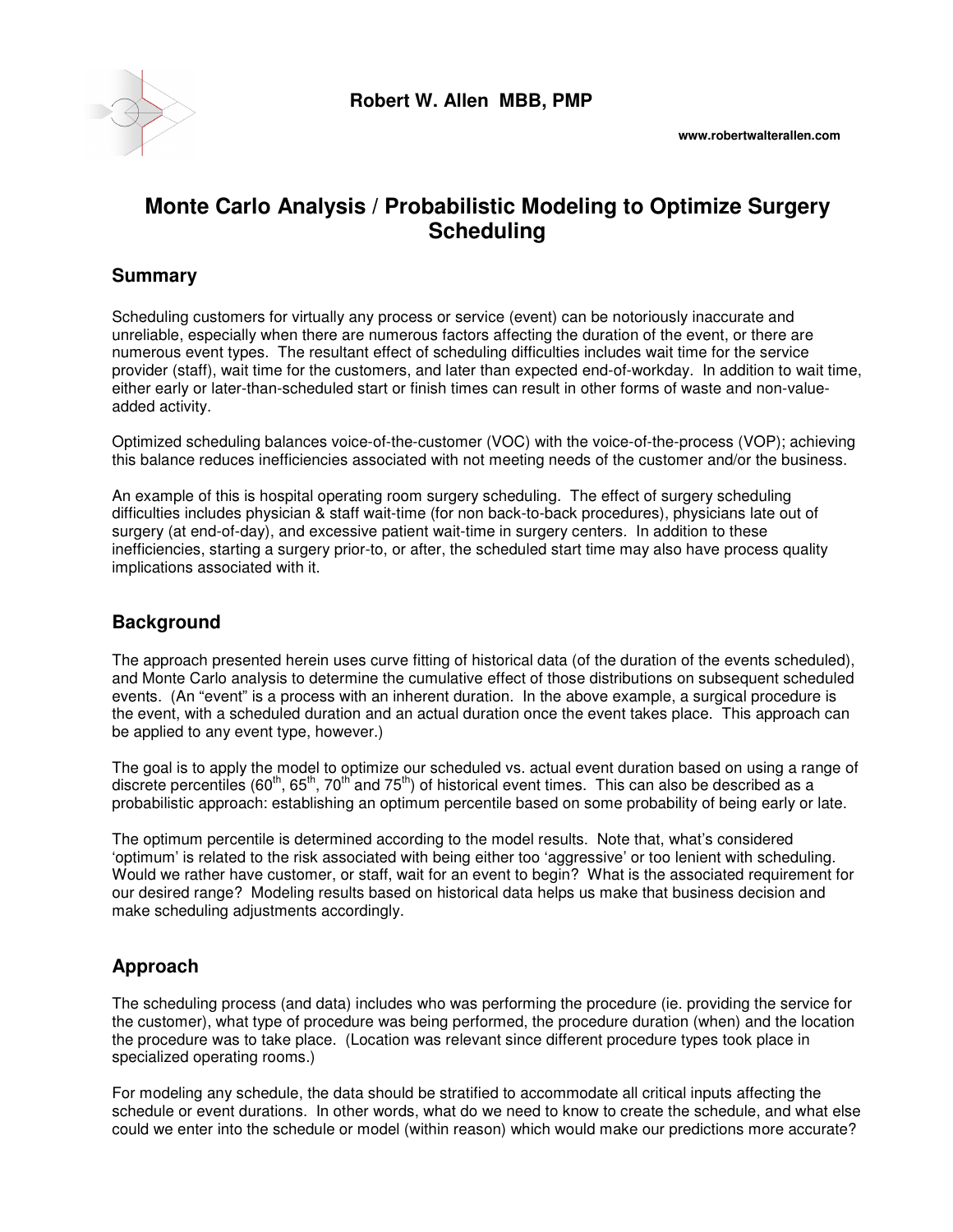Additional factors considered for any scheduling model might include information about the customer and associated factors affecting the event duration. Similarly, additional (in-house) factors affecting the scheduling could be added to the model. If historical data is available, it can be segregated in this manner and the schedule would be based on knowing this information accordingly. (A regression analysis to determine these factors may therefore be beneficial but is outside the scope of this paper. However, whether segregated or not, the effect of these sources of variation exists in the historical data on event durations.)

Curve fitting was performed based on historical data (durations) for each procedure type. Figure 1 shows a curve fit of a procedure which is a specific type (procedure code INHESLL) performed by a specific (fictitious) service provider (Dr. Ayala).



**FIGURE 1 Sample of a Curve-Fitted Distribution** 

Recall these procedures are scheduled back-to-back, therefore, the likelihood of whether a procedure is completed on-time, or not, can be calculated by simply adding the distributions of back-to-back procedures and evaluating this distribution against the scheduled time. (Also, recall that completing a procedure on-time is synonymous with an on-time start of the subsequent procedure).

The approach is best illustrated by the following figures and examples. Table 1 shows a set of subsequent procedures and Figure 2 shows the corresponding series of curve-fit distributions. Note there are only two procedure types shown in Figure 2 up till 11:15am (matching the two event types in Table 1).

| Operating<br>Room# | <b>Procedure</b><br>Code | Physician | <b>Scheduled</b><br><b>Start Time</b> |
|--------------------|--------------------------|-----------|---------------------------------------|
| 21                 | <b>INHESLL</b>           | Ayala     | 8:15                                  |
| 21                 | <b>INHESLL</b>           | Ayala     | 9:15                                  |
| 21                 | <b>INHESLL</b>           | Ayala     | 10:15                                 |
| 21                 | <b>INHAMYL</b>           | Ayala     | 11:15                                 |
| 21                 | <b>INHAMYL</b>           | Ayala     | 12:30                                 |
| 21                 | <b>INHAMYL</b>           | Ayala     | 13:45                                 |
| 21                 | <b>VNHEYGL</b>           | Ayala     | 14:45                                 |

**TABLE 1 Sample Set of Subsequent Procedures**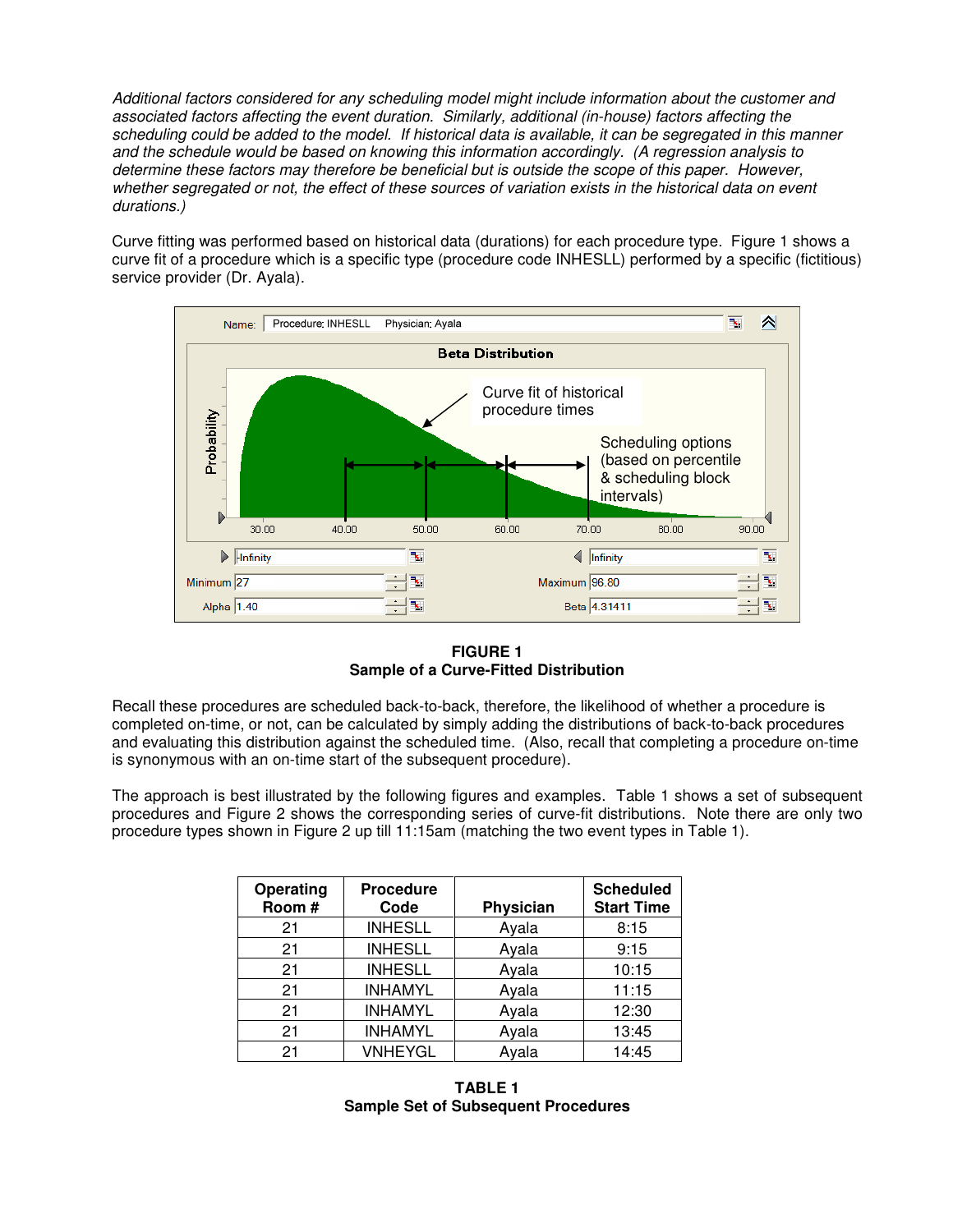



**FIGURE 2 Fitted Curves Based on Historical Data**  (for two procedure types: INHESLL and INHAMYL)



#### **FIGURE 3 Cumulative Effect of 5 Procedures**  (based on adding curve-fitted distributions)

Using Monte Carlo analysis, the distributions can be added to obtain a forecast for the probability of start time for the subsequent procedure as illustrated in Figure 3.

In addition to adding distributions to obtain a forecast, scheduled procedure durations (based on using the 75<sup>th</sup> percentile point of each curve-fitted distribution, rounded to the nearest 10 minute interval on the operating room block-schedule) were added and input as the upper specification limit (USL).

The comparison between the forecast and the USL provides the certainty the subsequent procedure will start on time. In the example forecast shown in Figure 3, the subsequent procedure on-time probability for the procedure which occurs after the 5 procedures (or distributions) are added, is 94.21%.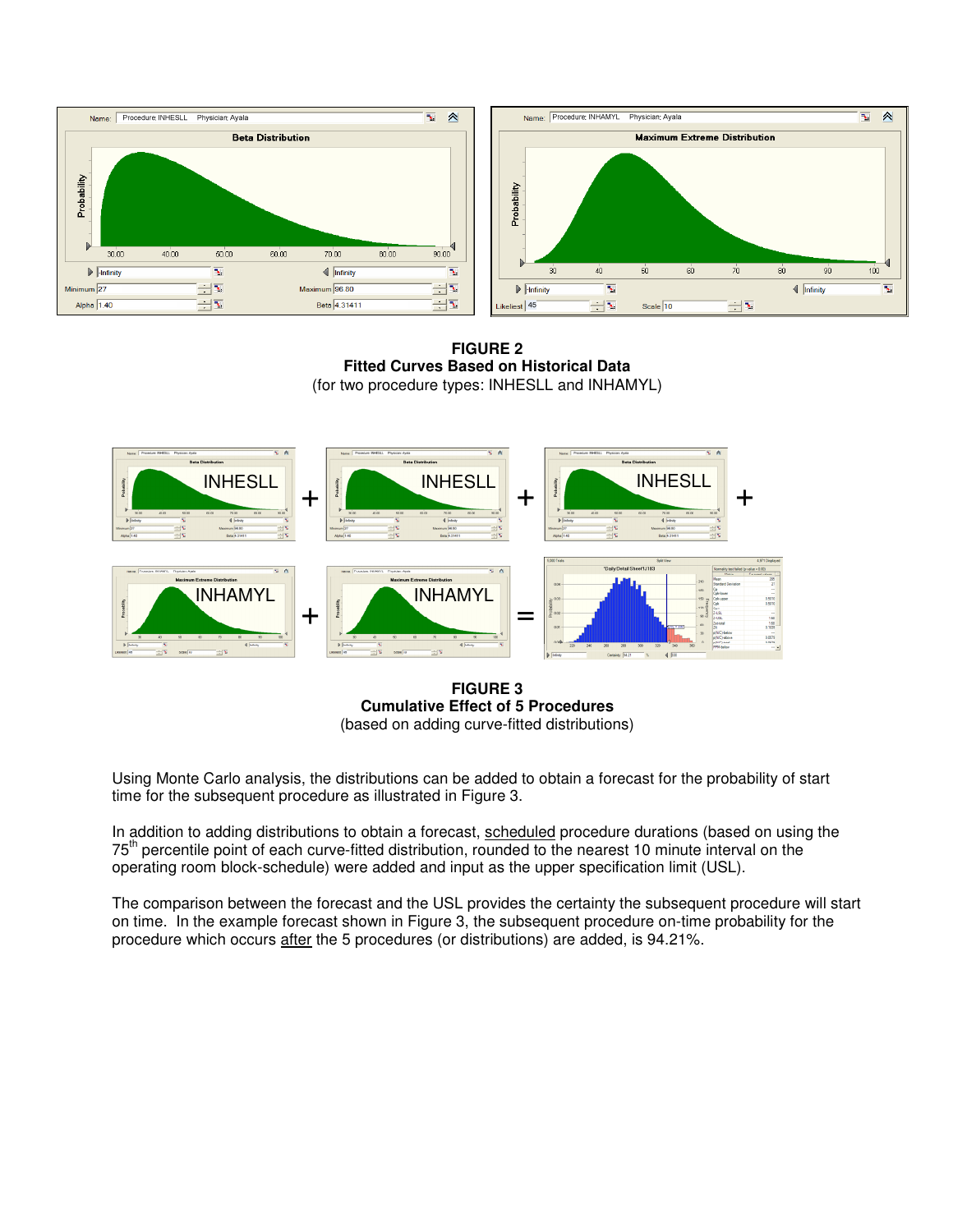

**FIGURE 4 Example Forecast of Last Subsequent Procedure On-Time Start Performance**  (320 minute cumulative schedule duration)

#### **Daily Performance Chart**

Using the above-reference modeling approach, the results for a day worth of subsequent procedure probabilities can now be graphed, as shown in Figure 5. The upward trend suggests over-scheduled durations (ie each subsequent procedure being more and more likely to begin on time because too much time is scheduled). Aside from the upward trend, overall likelihood of on-time procedure starts is high, resulting in staff wait time if the patient isn't ready.



**Surgery Schedule Comparison Surgery Schedule Comparison OR #21**

**FIGURE 5 Subsequent Procedure Probability @ 75th Percentile Schedule Durations**  (note upward trend)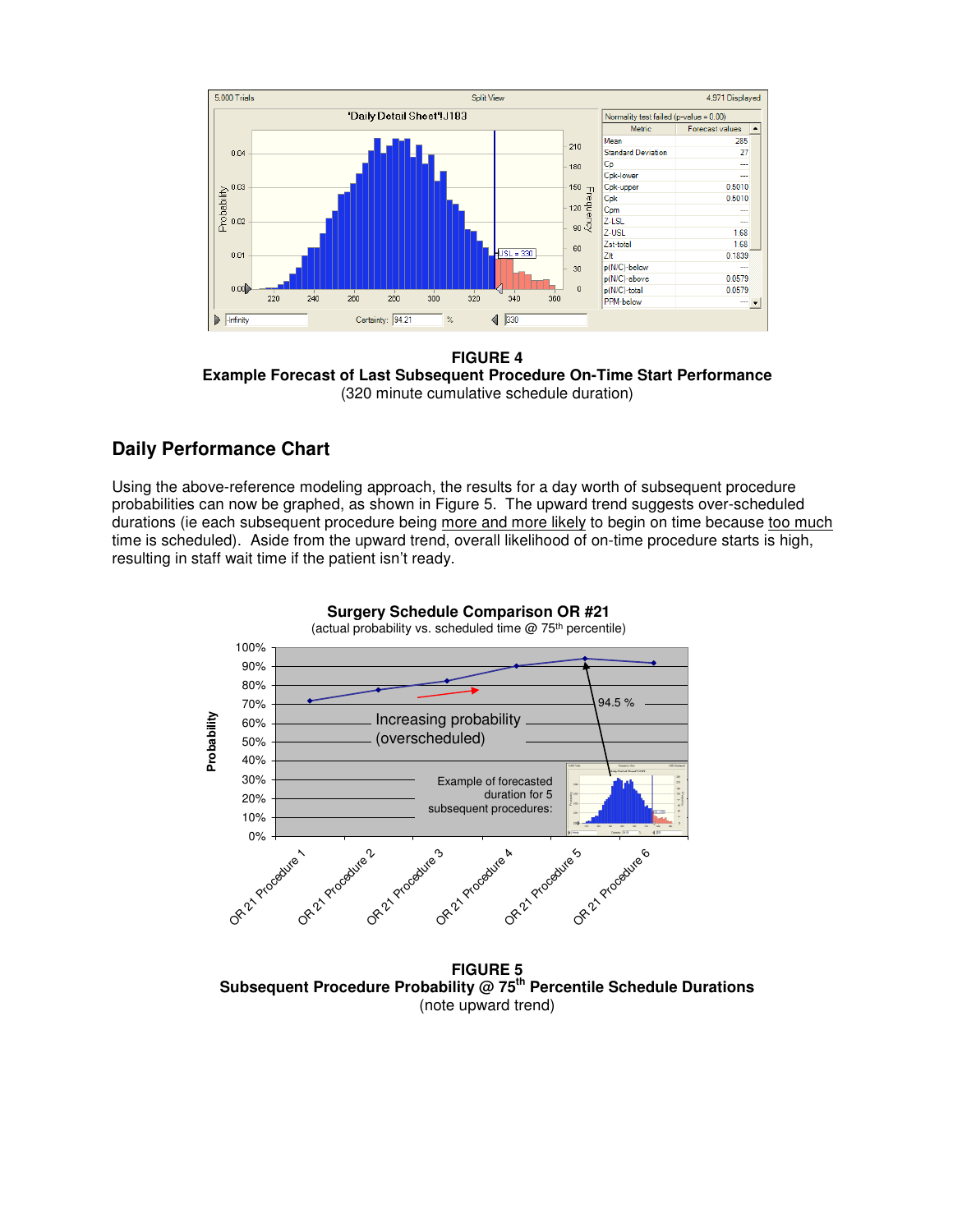Due to the overscheduling revealed at the 75<sup>th</sup> percentile point, we can analyze additional scheduling (percentile) points of each curve-fitted distribution (at  $70^{th}$ ,  $65^{th}$  and  $60^{th}$  percentiles). Figure 6 is an example of the subsequent probabilities for the  $60<sup>th</sup>$  percentile. The downward trend suggests under-scheduled durations (ie. each subsequent procedure being less and less likely to begin on time because not enough time is scheduled). Aside from the downward trend, overall likelihood of on-time procedure starts is low (only 30%), resulting in patient wait time.



**Surgery Schedule Comparison OR #21** (actual probability vs. scheduled time @ 60th percentile)

**FIGURE 6 Subsequent Procedure Probability @ 60th Percentile Schedule Durations**  (note downward trend)

#### **Trend Graphical Analysis**

The ideal trend (slope) would therefore be flat or neutral, where the ideal percentile results in neither underscheduled nor over-scheduled durations. These trends were analyzed for 60<sup>th</sup>, 65<sup>th</sup>, 70<sup>th</sup> and 75<sup>th</sup> percentiles on over 30 subsequent procedure segments and mixtures of different procedure types. We can take advantage of this knowledge and graphically analyze the breakdown of slopes for subsequent procedure segments. Segments at each scheduling percentile were categorized as increasing, decreasing or neutral slopes and plotted as follows: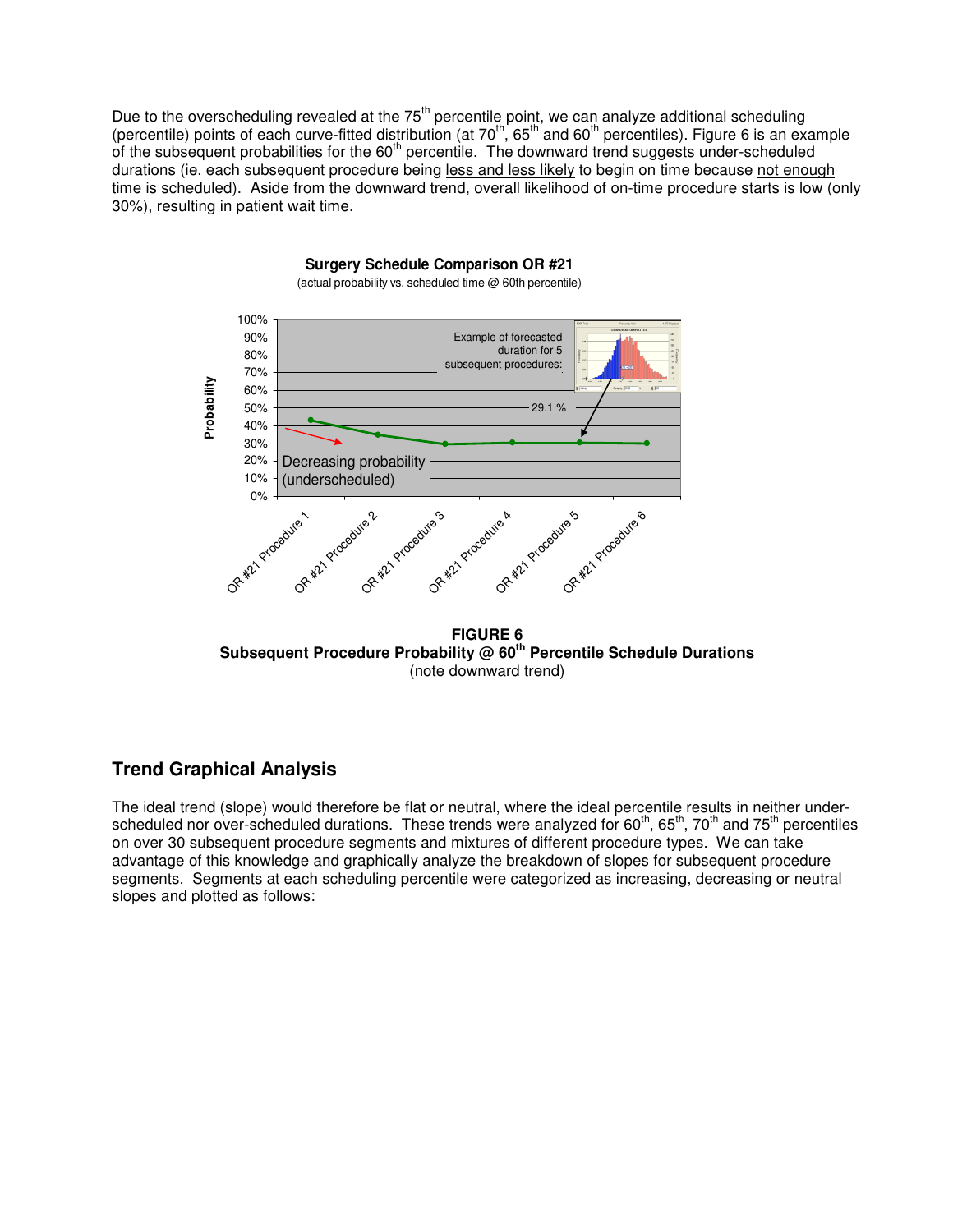

**FIGURE 7 Percentage of Upward, Downward, or Neutral Trend Lines by Percentile**

The graph shown in Figure 6 reveals the  $60^{th} - 65^{th}$  percentile range as the optimum schedule duration percentile.

#### **Accuracy Improvement Analysis**

Another way in which we can establish the optimum schedule duration is to compare the improvement in accuracy from the currently scheduled durations for the last subsequent procedure of the day (which maximizes cumulative effects).

For each schedule duration percentile (60th, 65th, 70th and 75th), the future state (revised) schedule time was calculated and compared to the current state schedule time (for the time period analyzed). The graph provided in Figure 7 shows the peak average accuracy improvement at the  $60^{th} - 65^{th}$  percentile. This value represents the average number of minutes per procedure the revised (future state) time is more closely scheduled to the actual time.





**Average Accuracy Improvement Comparing Current vs. Future State Schedule**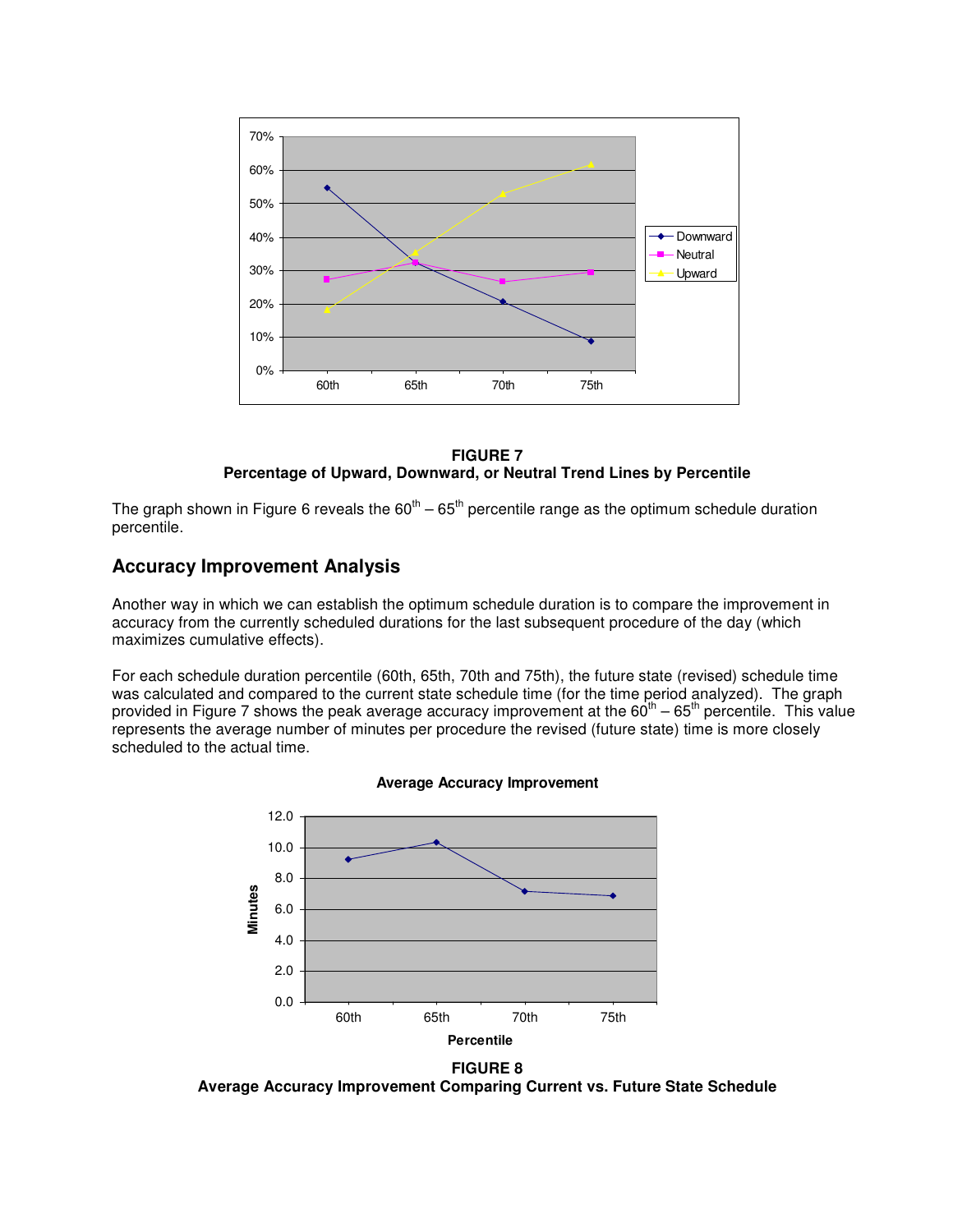## **Probability Centering**

Now that we've got a range of percentiles, a final consideration in optimizing schedule durations is to establish the probability that the last subsequent procedure will begin no earlier than 20 minutes prior to the schedule time, and no later than 10 minutes after the schedule time.

Table 2 compares the probabilities of the various percentile durations. The optimum probability centering is show to be at the 60th percentile. The practical application of this business decision (accepting a downward trend in subsequent procedure probability) and centering of the probability curve assures us we aren't stretching procedures out till later in the day. This errs on the side of ensuring physician and staff wait time is avoided at the (lesser) expense of patient wait time.

|            | Future       | Future       |  |
|------------|--------------|--------------|--|
|            | State        | State        |  |
|            | Probability  | Probability  |  |
| Percentile | $(< 20$ min) | $(> 10$ min) |  |
| 60th       | 25.4%        | 65.2%        |  |
| 65th       | 37.3%        | 75.7%        |  |
| 70th       | 43.3%        | 80.1%        |  |
| 75th       | 50.9%        | 84.9%        |  |

**TABLE 2 Average Future State Probability Centering by Percentile** 

#### **Implementation & Control**

Software scripts automatically provide event schedule time recommendations based on procedure code. Beta testing compared to the spreadsheet/model estimates to ensure implementation accuracy. Ongoing metrics based on the results (listed below) and implementation of delay codes was also tracked to ensure continuous improvement.

### **Results**

Using the 60th percentile schedule duration, the revised schedule was 'superimposed' over actual procedure times over a three week period of time. The results of this analysis revealed the following.

- The probability of on-time starts was improved from 26% to 65%.
- A slight increase (9.5%) in probability of the last subsequent procedure starting more than 20 minutes early is also predicted. The analysis shows the probability is centered within these (-20, +10) targets such that staff & physician wait time is avoided.
- The cumulative reduction in patient wait time in the Surgery Center was estimated to be approximately 15 hours/week (97 patients affected). Also, Surgery Center staff would not be needed to care for patients waiting for this period of time.
- Physician wait time was calculated for situations where one physician is scheduled after another (ie. non back-to-back procedures). The cumulative reduction in physician wait-time was calculated to be approximately 3 hours/week (11 instances of physicians waiting for another physician to finish).
- Cumulative improvement in physician end-of-day accuracy was determined to be approximately 4 hours/week (based on 27 end-of-day procedures).
- This analysis is based on 27 subsequent procedure OR days and a total of 133 individual procedures thereby establishing a statistically significant sample size.
- Last subsequent procedures were under-scheduled by an average of 45 minutes per procedure (current state) vs. 28 minutes per procedure with the revised schedule (a 38% improvement).
- Further gains were identified by reducing the scheduling interval from 10 minutes to 5 minutes (resulting in further discrimination and improved accuracy). Scheduling software limitations prevented this, however.